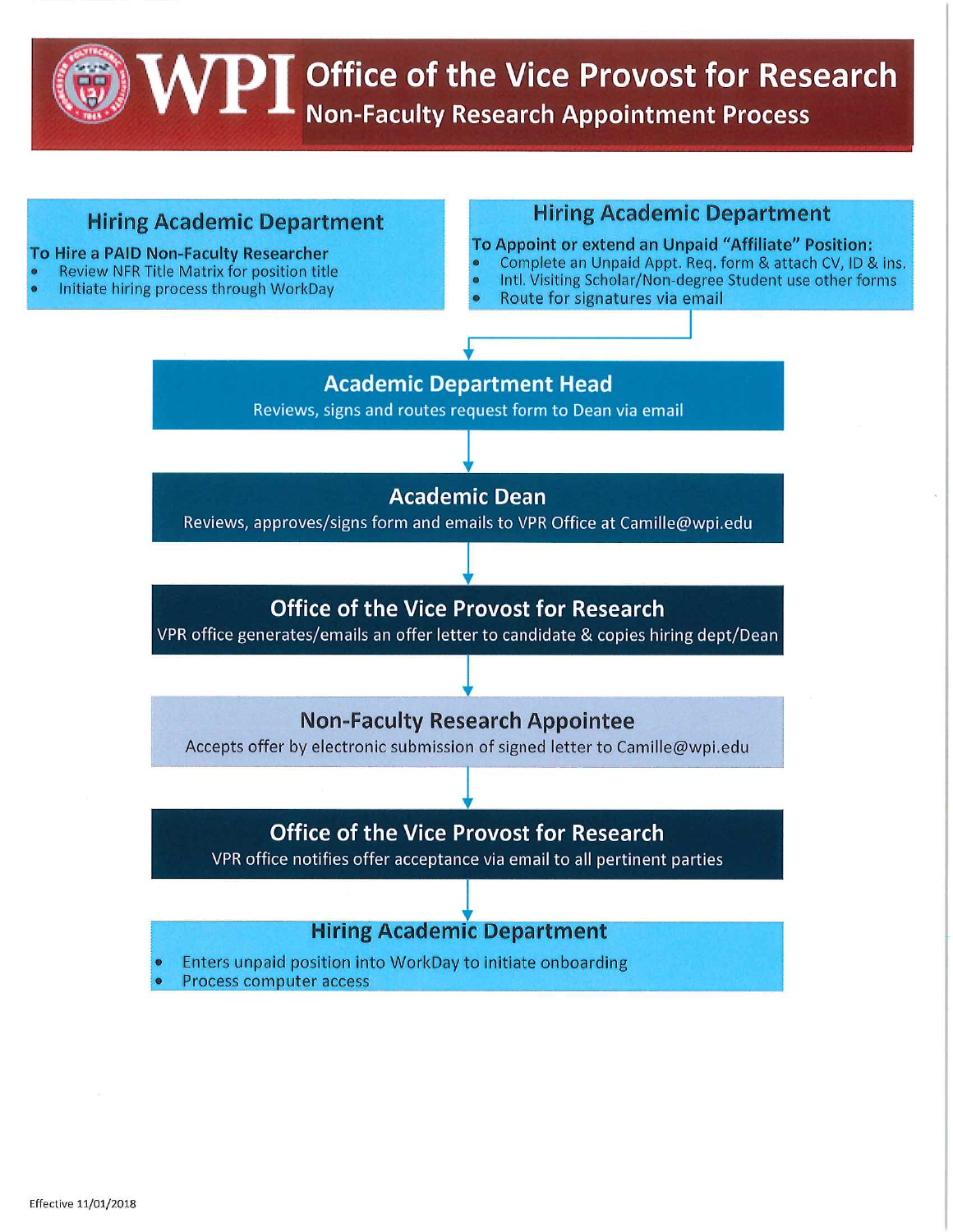**IMPI** OFFICE OF THE VICE PROVOST FOR RESEARCH

| <b>Non-Faculty Research Position Titles</b>                                                 | <b>Job Description Guidelines</b>                                                                                                                                                                                                                                                                                                                                                                          |  |
|---------------------------------------------------------------------------------------------|------------------------------------------------------------------------------------------------------------------------------------------------------------------------------------------------------------------------------------------------------------------------------------------------------------------------------------------------------------------------------------------------------------|--|
| <b>Post-Doctoral Fellow</b>                                                                 | Individual with doctoral degree, or equivalent, usually<br>supported on external sponsorship money, with<br>research training as primary role. This person is<br>engaged in a temporary and defined period of<br>mentored advanced training and professional<br>development. This is a full-time, paid salary position<br>holding an appointment $6 - 24$ months in duration.                              |  |
| <b>Research Associate</b>                                                                   | Individual who contributes to the research programs of<br>WPI under supervision of a Principal Investigator;<br>typically holds a Master's degree in the appropriate<br>field of research. Skills and experience requirements are<br>defined by specific research program.                                                                                                                                 |  |
| <b>Research Scientist</b>                                                                   | Individual who contributes to the research programs of<br>WPI under the supervision of a Principal Investigator;<br>typically holds a post-graduate degree appropriate to<br>the field of research with previous research experience<br>specific to the field and/or project. Skills and experience<br>requirements are defined by specific research program.<br>This is typically a paid salary position. |  |
| <b>Research Engineer</b>                                                                    | Individual who contributes to the research programs of<br>WPI under the supervision of a Principal Investigator;<br>typically holds a post-graduate degree appropriate to<br>the field of research with previous research experience<br>specific to the field and/or project. Skills and experience<br>requirements are defined by specific research program.<br>This is typically a paid salary position. |  |
| (International) Non-Degree Student<br>(International) Non-Degree Graduate<br><b>Student</b> | Individual who is currently enrolled in an undergraduate<br>or graduate program who is invited to WPI by a WPI<br>faculty member on a short-term basis for purposes such<br>as professional development or meeting course<br>requirements.<br>This is typically an unpaid position.                                                                                                                        |  |
| (International) Visiting Scholar                                                            | Individual visiting from another institution that has<br>been invited to WPI by a WPI faculty member to<br>conduct research, observe or consult in connection with<br>a research project. This individual typically has obtained<br>a doctoral degree, or equivalent.<br>This is typically an unpaid position.                                                                                             |  |
| <b>Affiliate</b><br>(Add Current Position Title from NFR Matrix)                            | Individual who contributes to the research programs of<br>WPI offsite or onsite that currently holds a similar<br>position (or retired) from another organization.<br>This is an unpaid position.                                                                                                                                                                                                          |  |